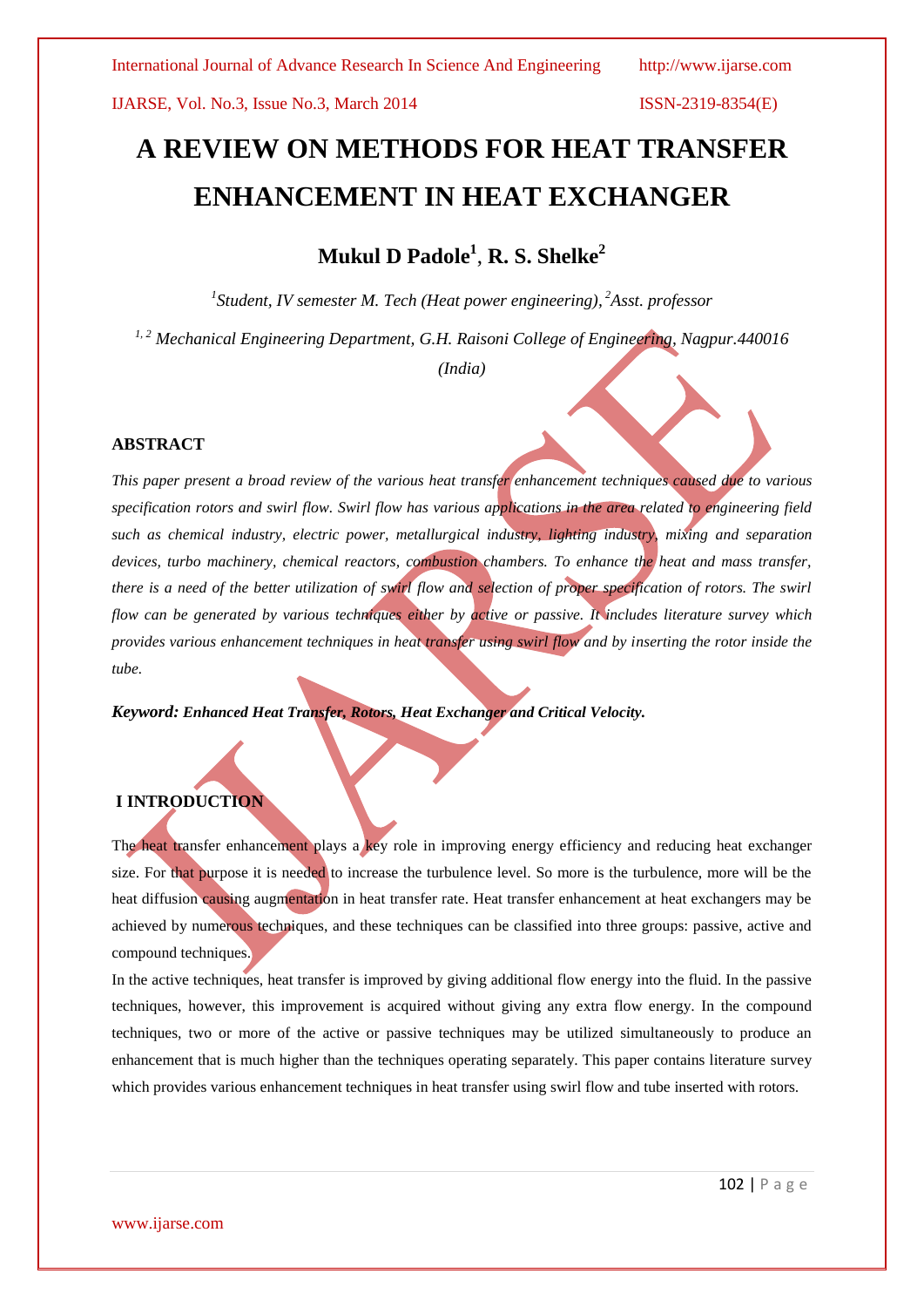# **II.HEAT TRANSFER ENHANCEMENT TECHNIQUES**

# **2.1 By Swirl Flow Methods**

**Ebru Kavak Akpinar et al [1],** has studied the effect of heat transfer rates, friction factor and energy loss by applying the holes on the swirl generators. Various numbers of holes having different diameters were used. Hot air and cold water were passed through the inner pipe and annulus, respectively. Experiments were carried out for both parallel and counter flow models of the fluids at Reynolds numbers between 8500–17 500. Heat transfer, friction factor and energy analyses were made by comparing with and without swirl generators conditions. By giving rotation to the air with the help of swirl elements Nusslet number was increased upto130% at a value of about 2.9 times increase in the friction factor. With Swirl generators energy was found to be increased by 1.25 times as compared with that for inner pipe without swirl generators. After performing the experiment for both counter and parallel flow mode, results were compared to those obtained from the empty tube and Dittus–Boelter correlation  $Nu = 0.023Re0.8Pr0.4$  (describes non-swirling flow in the smoothtube). The highest Nusselt number was achieved with the heat exchanger operated in a counter-flow mode and equipped by a swirl generator having 20 circular holes with 3 mm diameter. While the increase in the Nusselt number was 113% at swirl generator having 20 circular holes with 6 mm diameter, the increase was 109% at 9 mm diameter.

**Betul Ayhan Sarac et al [2]**, had investigated heat transfer and pressure drop characteristics of a decaying swirl flow in a horizontal pipe. The decaying swirl flow was produced by the insertion of vortex generators with propeller-type geometry (fig1). The author for each position, effects of the vane angle about the core of the insert device and the number of the vanes attached circumferentially to the device on heat transfer and pressure drop were studied. Experiments were conducted at Reynolds numbers ranging from 5000 to 30,000. Depending on the Reynolds number, the position of the vortex generator, the angle and the number of the vanes, the Nusselt numbers were found to increase, which ranges from 18.1% to 163%. From the experimental results, it can be concluded as follows:

1. For the decaying swirl flow, the heat transfer and pressure drop decreases with the axial distance.

2. The inserts with six vanes resulted in more heat transfer values than those with four vanes.

3. The position of the insert in the axial direction had a considerable effect both on heat transfer and pressure drop.

4. Increasing the vane angle resulted in lower heat transfer and pressure drop results. This was attributed to the fact that an increase in the vane angle would increase the swirl period.



**Fig1:The Propeller-Type Swirl Generator.**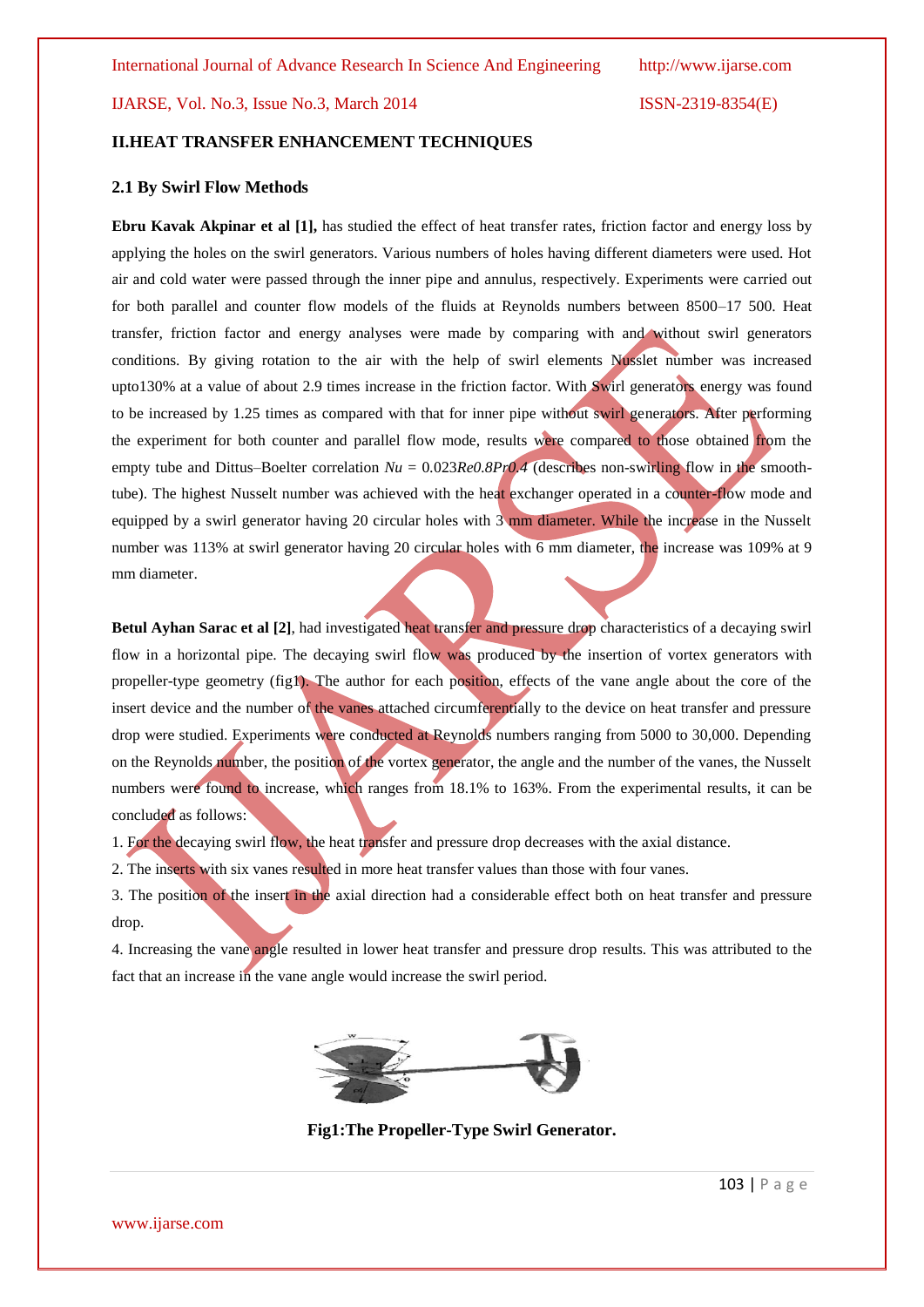**Gülşah Çakmak et al [3],** the experiment was carried out by placing various injectors with various diameters on the entry of heat exchanger at different Reynold number .As shown in Fig 2 swirl element having diameter 6mm and 20 number of injector are placed with an angle 60° then heat transfer enhancement is increases.



### **Fig 2: The Swirl Element with Triangle Arranged and 60° Angle.**

**M. Ahmadvand et al. [4] ,** had investigated the effects of axial vane swirler on heat transfer augmentation and fluid flow. Decaying swirling pipe flow was obtained by swirl generator which was installed at the inlet of the annular duct. Fig. 3 shows different blade angels of 30°, 45° and 60°. Reynolds numbers ranging from 10000 to 30000 when rate flow is to be adjusted . Experiment has been done when air was used as working fluid. Higher results were obtained by using vane swirler than the plane tube. Nusselt was found to be increase from 50% to 110% depending upon the blade angle. Simultaneously friction factor increased by the range of 90- 500%.Thermal Performance was evaluated for test section and test section together with swirled. In both cases, dependency of thermal performance on vane angle and Re number was observed and it was seen that, thermal performance was increased as vane angle is increased and decreased by growth of *Re* number. When increasing the blade angle, higher decay rate has been observed for local Nusselt number. As compare to axial pipe flow, heat transfer coefficients were improved by using this swirler. It was found that, heat transfer enhancement was dependent on blade angle (or inlet swirl intensity) and *Re* has no significant influence. Heat transfer was enhancement between 50–110% depending on vane angle, while friction factor enhancement was between 90– 500 . By raising the vane angle, heat transfer performance was increased for a particular Reynold number. Evaluated performances for test section, based on blade angle, have been obtained to be between 1.26–1.34, whereas for swirler in conjunction with test section it ranges from 0.95 to 1.02 at  $Re = 10000$ . Results show enhanced local *Nu* decays along the pipe in such a way that higher decay rate is specified to larger blade angles.



**Fig3: Axial Guide Vane Swirler**

**A.E.Zohir et al. [5]** aimed at studying the heat transfer characteristics and pressure drop for turbulent airflow in a sudden expansion pipe equipped with propeller type swirl generator or spiral spring with several pitch ratios. Fig 4 shows the spiral spring with different pitches and propeller. During experimentation Reynolds number was kept ranging from 7500 to 18,500 under a uniform heat flux. The experiments are also undertaken for three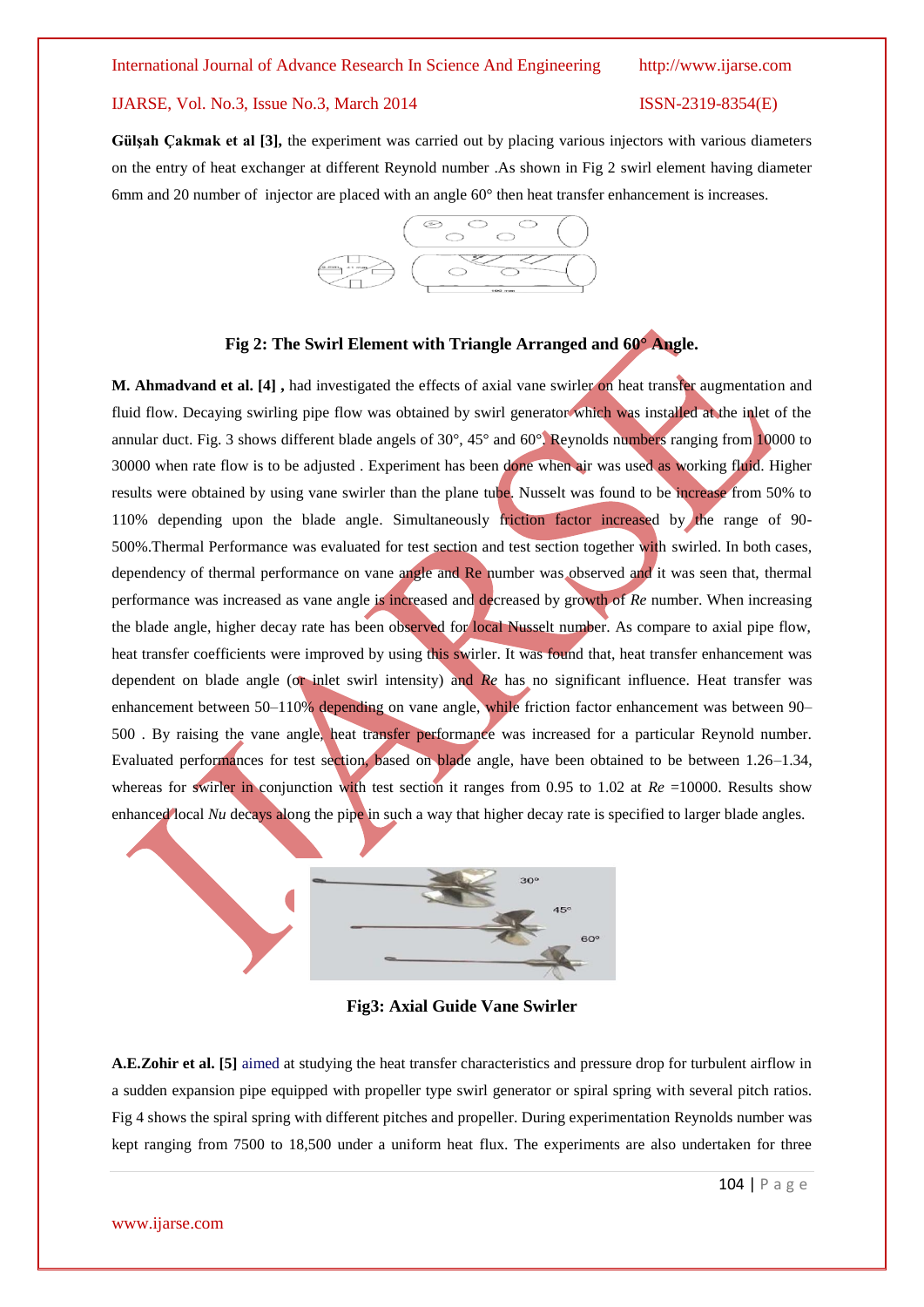locations for the propeller fan  $(N = 15$  blades and blade angle of 65<sub>-</sub>) and three pitch ratios for the spiral spring  $(P/D = 10, 15, and 20)$ . The influences of using the propeller rotating freely and inserted spiral spring on heat transfer enhancement and pressure drop are reported. In the experiments, the swirl generator and spiral spring are used to create a swirl in the tube flow. Mean and relative mean Nusselt numbers are determined and compared with those obtained from other similar cases. The experimental results shows that,

The tube with the propeller inserts provides considerable improvement of the heat transfer rate over the plain tube. While for the tube with the spiral spring inserts, an improvement of the heat transfer rate over the plain tube around 1.37 times greater. Thus, because of the propeller location and the spiral spring pitch become increases the heat transfer enhancement. The pressure drop increases using the propeller and is found to be times and for spiral spring 1.5 times over the plain tube.



# **Fig 4: Spiral Spring with Different Pitches and Propeller Photos.**

**Clayton and Morsi [6],** had investigated between two concentric stationary cylinders annulus formed. For measuring the time-mean parameters hot wire anemometry was used and turbulence components of the velocity components. Perspex bell-mouth was used to transport the vortex flow into a settling chamber in the swirling flow with as little disturbance as possible.

**Algifri et al. [7]** investigated the heat transfer in heated pipe for decaying swirl flow generated by radial blade cascade. The result is compaire with an expression proposed for predicting the heat transfer coefficient in swirling flow. The theoretical prediction is in good agreement with the experimental data, with average and maximum deviation of 7 and 11 percent respectively. The application of the theoretical approach to the experimental result obtained by other investigator for the heat transfer in decaying swirl flow generated by short –twisted tapes and tangential slots at inlet also give rise to encouraging agreement.

**Kitoh [8]** had investigated to obtain data about swirling flow through a pipe. A bellshaped cone at the centre of the swirler and radial swirl generator to deflect smoothly the radial flow into the axial direction

**Yilmaz et al. [9]** investigated the enhancement of heat transfer by turbulent decaying swirl flow generated by a radial guide vane swirler with conical deflecting element. The investigations in which radial swirl generators are used have been scant and have usually dealt with the flow characteristics, such as velocity, turbulence, shear stress, etc., and generally, a conical inserted centre body (deflecting element) has been used to deflect smoothly the radial flow into the axial direction in these investigations. An experimental setup was designed accordingly to investigate the effects of the geometry of the deflecting element in radial guide vane swirl generators on the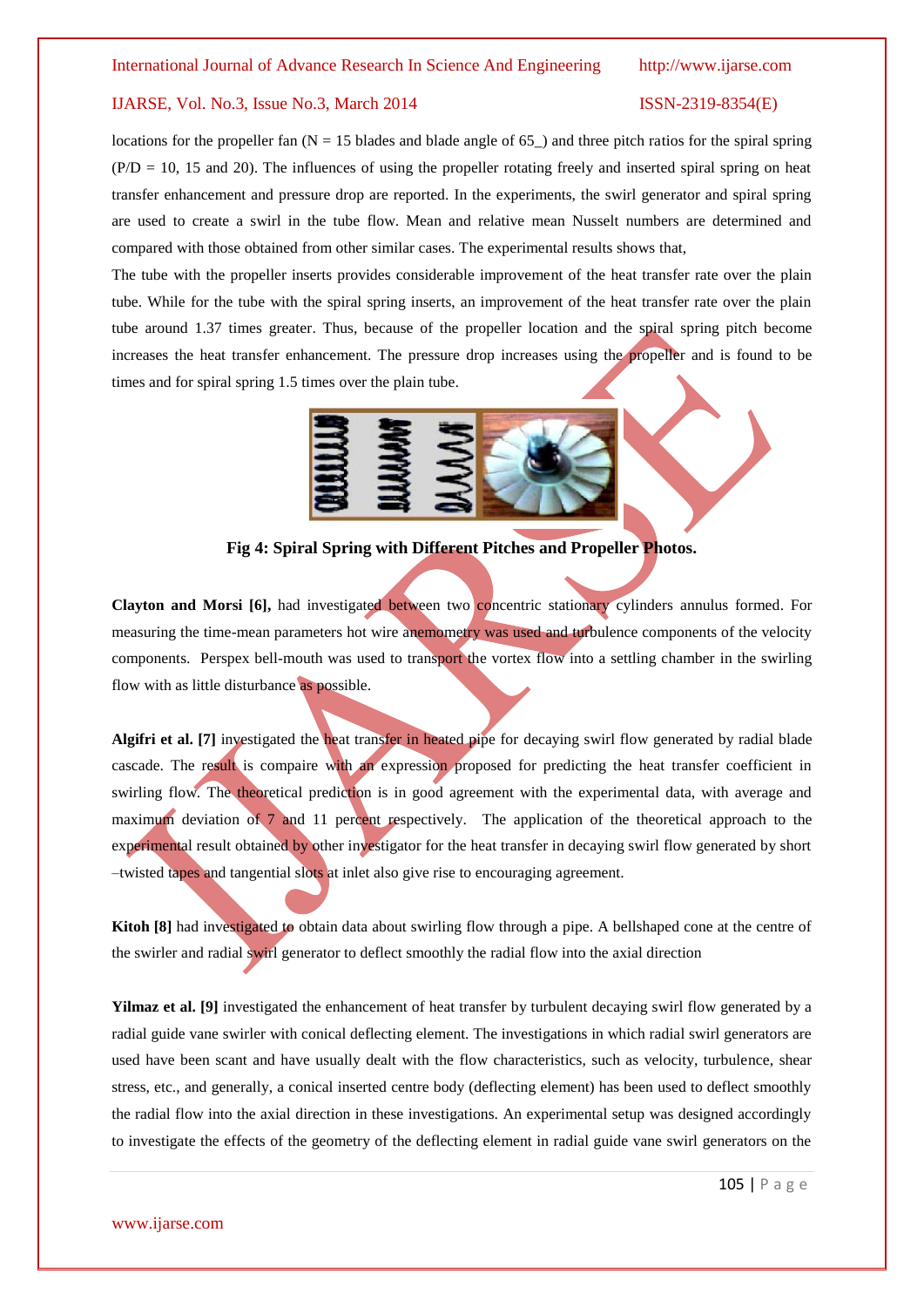heat transfer and friction characteristics in decaying swirl pipe flow. The swirl generators with conical deflecting element, with spherical deflecting element and with no deflecting element are three types of swirl generators that were used in the system.

### **2.2 By Inserting Rotors inside the Tube**

Lin Guang-yi et al [10] had studied the effect of heat transfer rates by inserting the 19-100 (means rotor outer diameter is 19 mm, lead is 100mm) and 19-400(means rotor outer diameter is 19 mm, lead is 400mm) in the heat exchanger.

After performing the experiment for both specifications result were compared to 19-400 specification rotors better than 19-100 specification rotors. When the water flow velocity is greater than the critical velocity , the heat transfer performance of tube inserted with 19-100 specification rotors which exists a critical velocity is better than smooth-tube. The rotation of different specification of rotors in the water, it can be seen that first part of rotor rotate gradually when the water flow rate gradually increases up to certain value.

# **Fig5: Shape of Rotor**

**Zhen Zhang et al [11]** had investigated the heat transfer, friction factor and thermal performance factor characteristics of the circular tube fitted with Left-Right helical blade rotors. The effect of assembled mode between Left helical blade rotors and Right helical blade rotors on heat transfer enhancement performance of helical blade rotors also studied. From experimental result it can be conclude as follows:

- 1. The heat transfer enhancement performance of helical blade rotors was effectively improved by assembling the Left- Right helical blade rotors. The Nusselt number of the tube inserted with Left-Right helical blade rotors increased with decreasing numbers of Right helical blade rotors. Meanwhile, the enhanced tube with ratio Left-Right helical blade rotors(S) is 1/3 generated the higher thermal performance factor followed by enhanced tube with S=1 and then the enhanced tube with S=0.
- 2. The friction factor of the enhanced tube with number of Right helical blade rotors (Nr) =1 was higher than that of the enhanced tube with Nr =0, while with the friction factor of the enhanced tube with Nr =4 and Nr =8 were all smaller than that of the enhanced tube with Nr =0.
- 3. The thermal performance factor of Left-Right helical blade rotors increased with decreasing number of the Right helical blade rotors; at the same time, the enhanced tube with  $S = \frac{1}{3}$  generated the highest thermal performance factor followed by the enhanced tube with S=1 and then the enhanced tube with S  $= 0$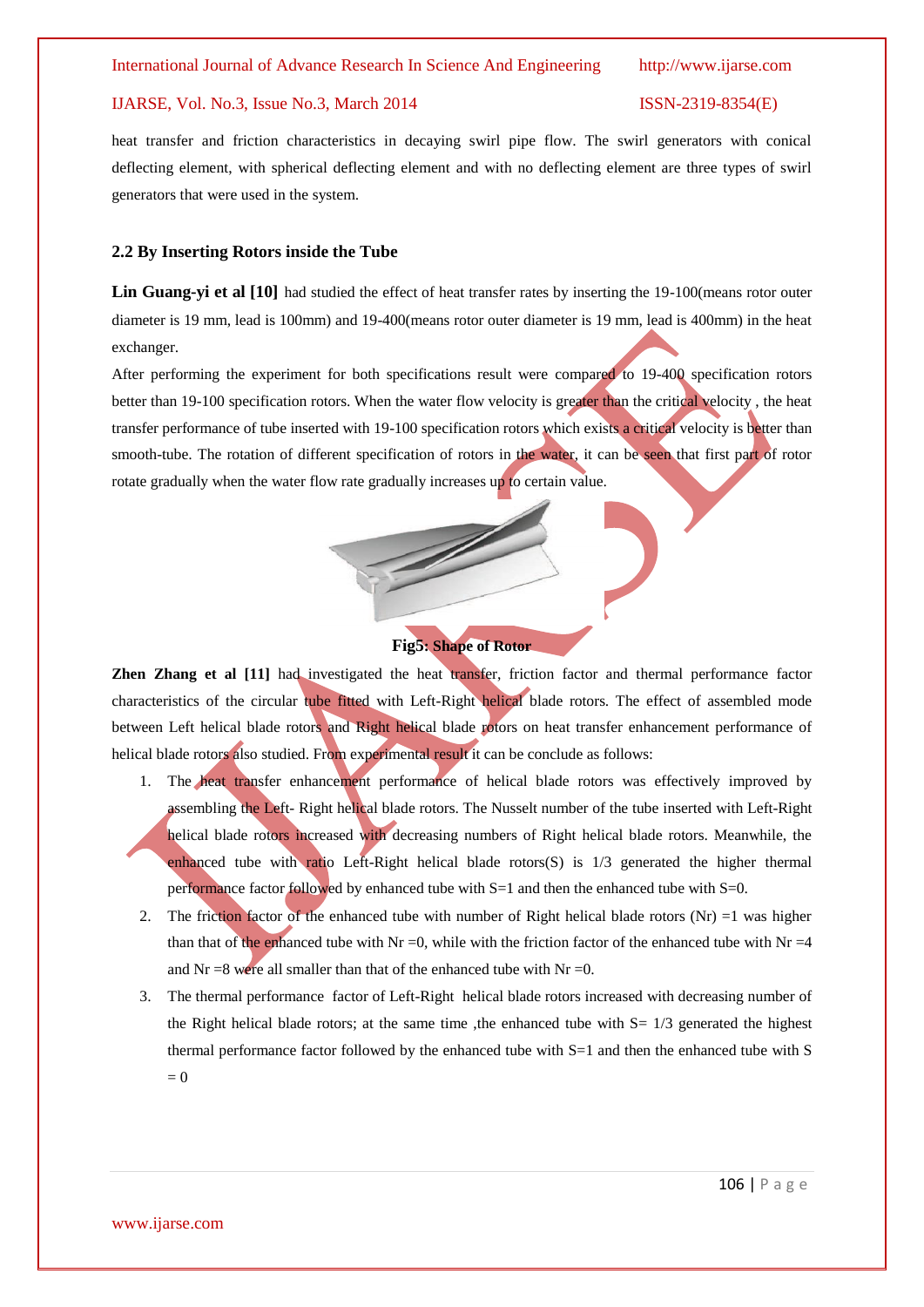### International Journal of Advance Research In Science And Engineering http://www.ijarse.com

IJARSE, Vol. No.3, Issue No.3, March 2014 ISSN-2319-8354(E)



# **Fig6: Geometric Configuration and Assembled Mode of the Left Right Helical Blade Rotors**

**P.Sivashanmugam et al [12],** had investigated heat transfer and friction factor characteristics of circular tube fitted with full-length helical screw inserts of different twist ratio, and increasing and decreasing order of twist set. The experimental data obtained were compared with those obtained from plain tube. The heat transfer coefficient and friction factor increases with twist ratio. There is no much change in magnitude of heat transfer coefficient enhancement with decreasing and increasing twist ratio. Fig 6 shows helical screw-tape with increasing twist ratio and decreasing twist ratio.



**Fig 6(A): Helical Screw Insert Of Increasing Twist Ratio**

**Fig 6(B): Helical Screw Insert Of Decreasing Twist Ratio.**

**Zhen Zhang et al [13]** has been conducted to study the heat transfer rate and friction factor characteristics of the tube fitted with rotors. Meanwhile, the rotor with ellipse section shape; for rotor with increasing rotor axis diameter and rotor with four blade numbers; generated higher Nusselt number, friction factor and thermal performance factor. The tangential velocity of the tube with helical blade rotors were significantly larger than plain tube, the tangential velocity of the tube inserted with rotors was significantly higher than radial velocity.

**Li Feng –Xiang et al [14]** had investigated heat transfer enhancement and flow friction in rotors-assembled strand inserted tube were measured using water as working fluids. The Prandal number of the working fluids varied from 5.64 to 5.80 and Reynolds number varied from 21,300 to 72,200.The tube inserted with rotors – assembled strand show remarkable improvement for heat transfer with Nusselt number increased by 9.764 to 11.87 % and overall heat transfer coefficient increased by 7.08 to 7.49 % within the range of Reynolds number from about 21,300 to 55,500.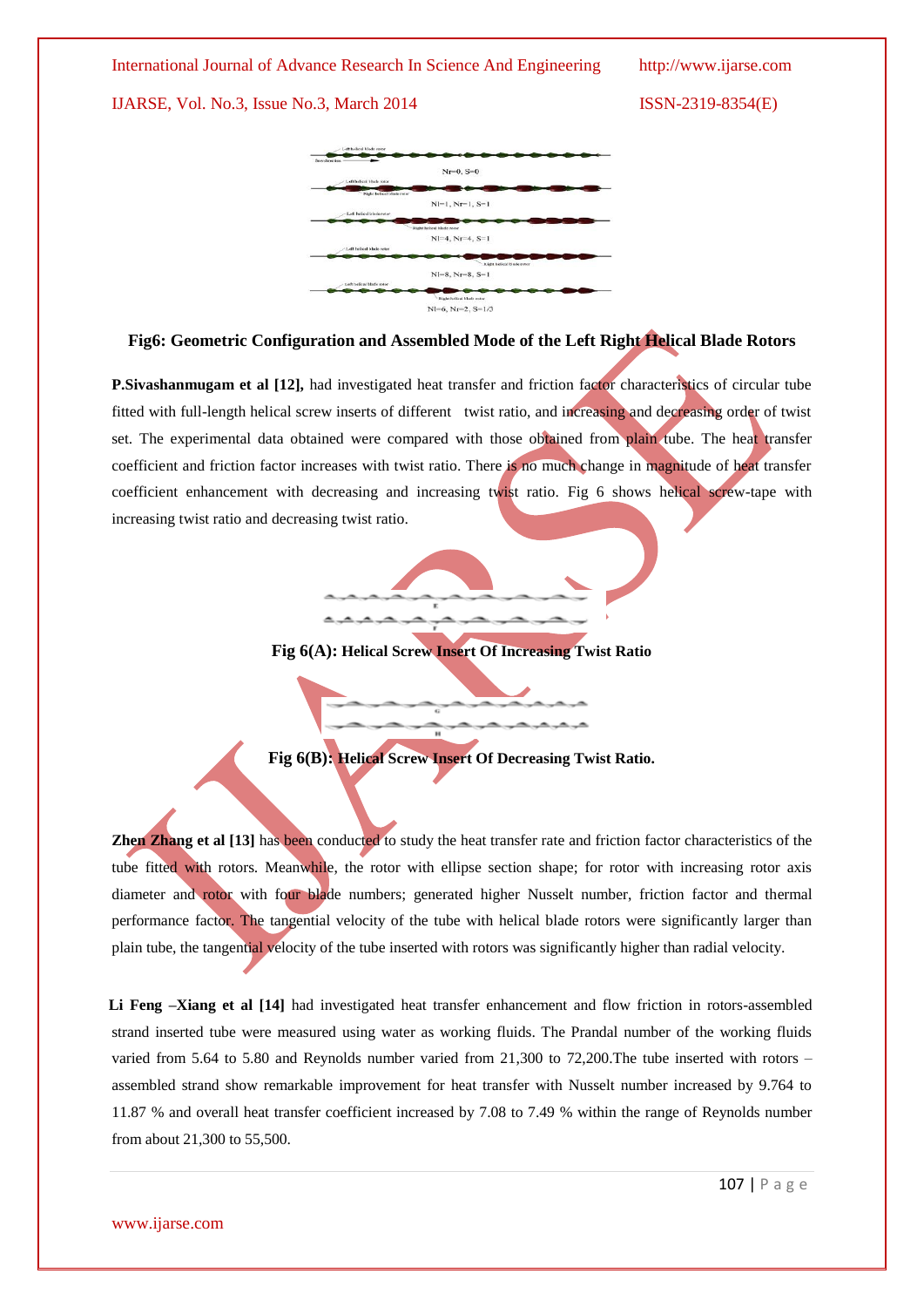International Journal of Advance Research In Science And Engineering http://www.ijarse.com

IJARSE, Vol. No.3, Issue No.3, March 2014 ISSN-2319-8354(E)

| <b>Ref</b>     | <b>Nusselt Number</b> | <b>Reynolds</b>  | <b>Conclusion</b>                                           |
|----------------|-----------------------|------------------|-------------------------------------------------------------|
| Num.           |                       | <b>Number</b>    |                                                             |
|                | Increases Up to 130%  | 8500 to 17,500   | Heat transfer rate increases, when diameter of holes        |
|                |                       |                  | decreases and number of holes increases.                    |
| 2              | Increases Up to 163%  | 5000 to 30,000   | Heat transfer rate increases, when vane angle decreases and |
|                |                       |                  | number of vane increases.                                   |
| 3              | Increases Up to 93%   | 10,000 to 21,000 | Heat transfer rate increases when diameter and number of    |
|                |                       |                  | holes increases.                                            |
| $\overline{4}$ | Increases Up to 110%  | 10,000 to 30,000 | and thermal performance increases when<br>Swirl intensity   |
|                |                       |                  | angle increases                                             |
| 5              | Increases up to 1.69  | 7500 to 18500    | The heat transfer rate depend upon propeller location and   |
|                |                       |                  | spiral spring pitch                                         |

# **Table 1: Shows A Various Result Of Swirl Flow In Heat Transfer Enhancement Techniques.**

# **Table 2: Shows A Various Result Of Insertion Of Rotor Inside The Tube In Heat Transfer**

| Ref Num. | <b>Types of Rotors</b>                                                 | <b>Conclusion</b>                                                                                      |
|----------|------------------------------------------------------------------------|--------------------------------------------------------------------------------------------------------|
| 10       | 19-100 and 19-400 specification                                        | Heat transfer rate of 19-400 better than 19-100 specification.                                         |
| 11       | Left-Right helical blade rotors                                        | Heat transfer rate and Nusselt number increases by decreasing<br>number of right helical blade rotors. |
| 12       | of<br>Full-length<br>helical<br>screw<br>different twist               | The transfer coefficient and friction factor increases with twist<br>ratio.                            |
| 13       | with<br>Ellipse<br>section<br>rotors<br>increasing rotor axis diameter | Increases heat transfer rate and Nusselt number                                                        |
| 14       | Wire coil of different pitch                                           | Prandal number varied from 5.64 to 5.80 and Reynolds<br>number varied from 21,300 to 72,200.           |

# **Enhancement Techniques.**

# **III CONCLUSION**

From this review, various ways of enhancing the heat transfer rate by generating the swirl flow and inserting the rotors inside the tube. It is seen that in most of the cases, enhancement in active method is more pronounced than passive method but simultaneously friction factor is also increased. A basic comparative study is provided above which gives an idea about the relation between the various governing parameters and heat transfer rate, friction factor and nusselt number.

# **Terminology:**

- N **=**Number of blades
- P =Pitch of spiral spring
- D =Diameter of spring
- Nr =Number of right helical blade rotors